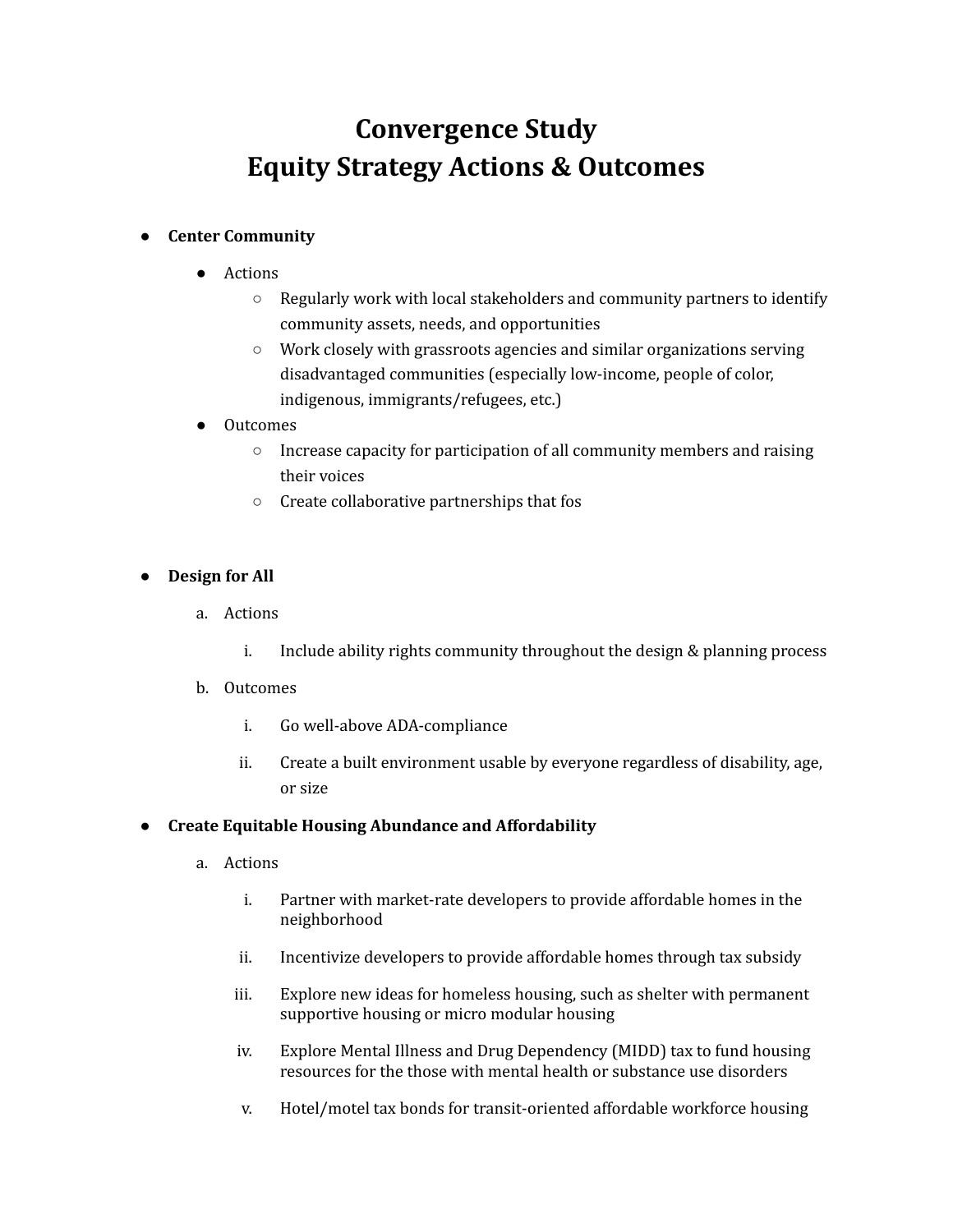- vi. Preserve and increase affordable housing supply
- b. Outcomes
	- i. Reflective of the incomes and characteristics of the broader community
	- ii. Focus on transit-dependent households
	- iii. Fair share of affordable housing in line regional growth
	- iv. Innovate new housing models for the homeless
	- v. Increase affordable housing funding
	- vi. Improve housing stability

## ● **Provide Affordable, Equitable, and Convenient Transportation Options**

- a. Actions
	- i. Increase service frequency
	- ii. Connect the neighborhood to the transit hub
	- iii. Improve bike/pedestrian environment to accommodate for transit needs of all groups, especially for transit-dependent populations
	- iv. Expand services for rural communities and transit-reliant folk who work during non-peak hours
	- v. Make ORCA and ORCA LIFT cards easily obtainable, such as by partnering with employers and schools
	- vi. Generate mobility options for all
- b. Outcomes
	- i. Improve overall service, especially for transit-dependent populations
	- ii. Collaborate with community partners to enhance opportunities
	- iii. Invest in communities most in need of mobility improvements
	- iv. Improve access to employment, education, and services
	- v. Improve health through more physical activity in bike/ped infrastructure
	- vi. Improve air quality through less reliance of cars

## ● **Support a Just and Equitable Economy**

a. Actions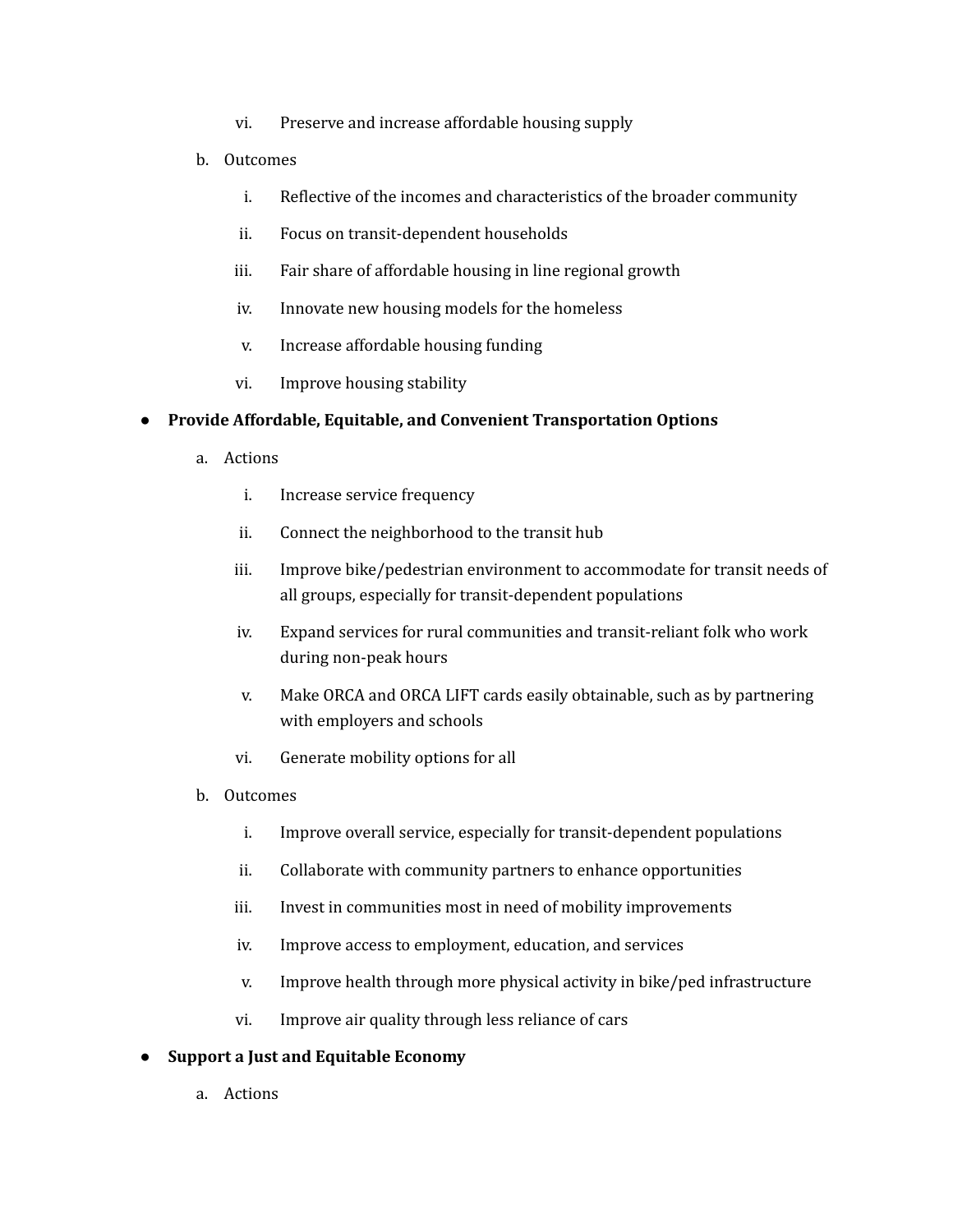- i. Job skill development for people with disabilities/community inclusion
- ii. Create walk up & bike up business spaces (rather than drive up)
- iii. Establish financial opportunities for small business develop, grow  $\&$ sustainability
- iv. Collaborate/ partner w/ local anchor institutions/ stakeholders to create opportunities for & w/ in community/ district
- v. Actively support minority-owned businesses and organizations
- vi. Actively support local agriculture and small businesses
- vii. Support new community-based business models such as cooperatives and B-corps.
- viii. Improve access to transportation and affordable housing to connect people to more economic opportunities
- ix. Expand apprenticeship programs and workforce training for disadvantaged populations, such as training in energy and green infrastructure installation
- x. Provide education & training for how to manage businesses.
- xi. Use small businesses and contractors in city/county jobs
- xii. Sharita: Expand and broaden searches and recruitment of more candidates of minority and women owned enterprises (ie: contractors vendors, suppliers, contractors) to contract with for projects.
- xiii. Smaller retail storefronts & floorplates to lower rental costs for new businesses.
- xiv. Create a back-end community kitchen.
- xv. Promote businesses that reuse byproducts of industrial businesses, such as wood chips and waste heat.
- xvi. District energy solutions? waste heat, stormwater hydro energy, community solar. Build partnership with Snohomish PUD.
	- 1. Allow neighbors to buy into ownership of the system.
- xvii. Address food sustainability issues with an insect-based protein farm.
- xviii. Create opportunities for equitable access to capital, such as by creating an Everett CDFI.
	- 1. Create a Washington State Bank.
- b. Outcomes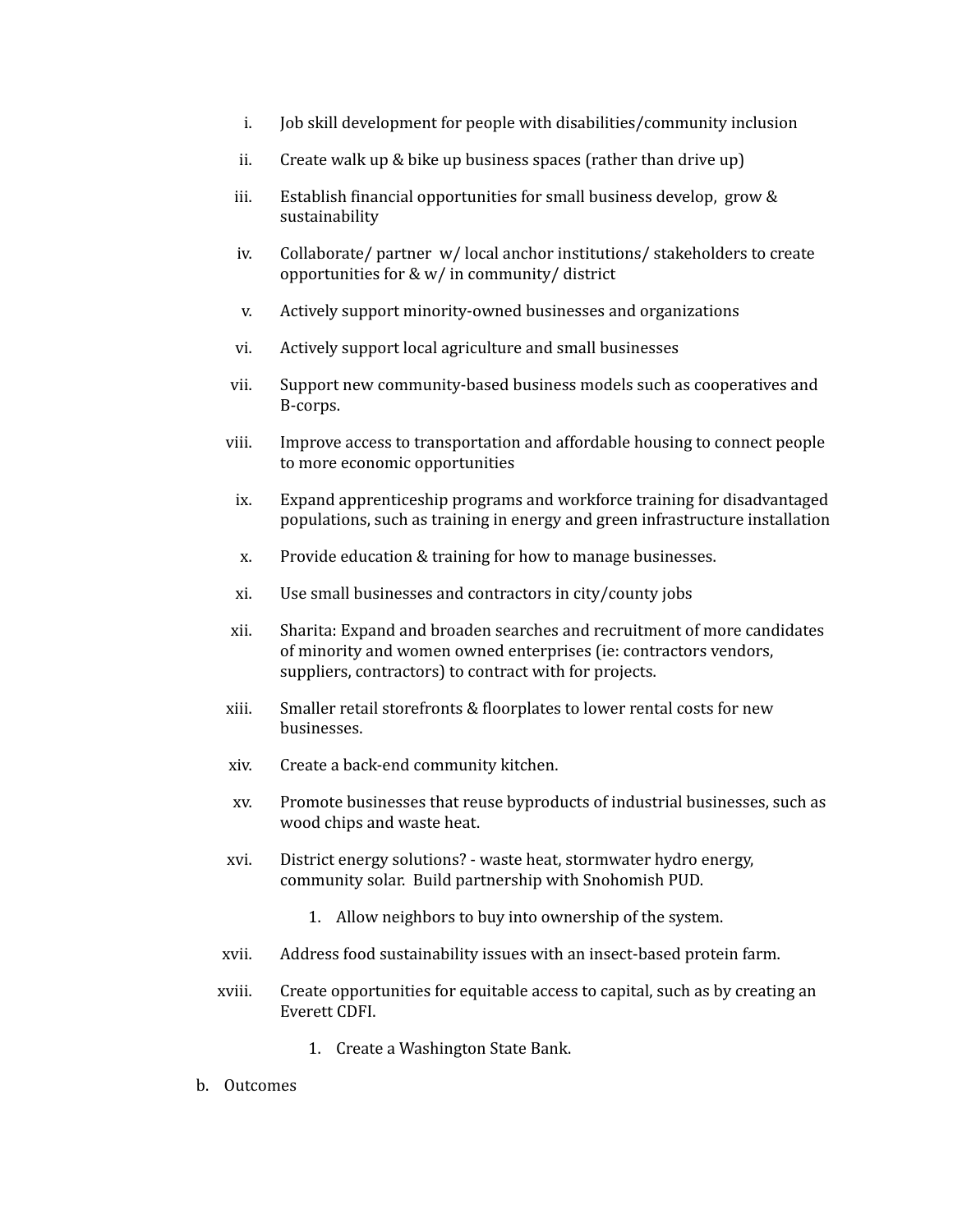- i. Allow small businesses to grow and encourage new entrepreneurs
- ii. Expand white- and blue-collar employment opportunities that are accessible to all groups
- iii. Reduce barriers to employment for disadvantaged populations by helping them acquire skills for better jobs

## ● **Cultivate Safe and Healthy Environments**

- a. Actions
	- i. Promote access to public amenities such as healthy, affordable foods that are representative to local diversity
	- ii. Invest in child and youth development such as high quality childcare facilities and community-based programs to support families
	- iii. "Adopt-A-Neighborhood" for litter clean-up, graffiti removal, and beautification
- b. Outcomes
	- i. Create inclusive, safe environments for everyone
	- ii. Everyone has opportunities to progress through childhood with improved outcomes regardless of where they reside

#### ● **Promote Environmental Justice**

- a. Actions
	- i. Incentivize green infrastructure
	- ii. Incentivize alternatives modes of transportation via walking, biking, and transit
	- iii. Provide workforce training and education in green infrastructure
	- iv. Encourage and incentivize the use of electric vehicles and green buildings
	- v. Protect and create local green spaces
	- vi. Educate the public on air quality problems for neighborhood.
	- vii. Focus on pedestrian-based businesses instead of drive-up/drive-in.
- b. Outcomes
	- i. Generate employment opportunities for all in green jobs
	- ii. Improve neighborhood conditions